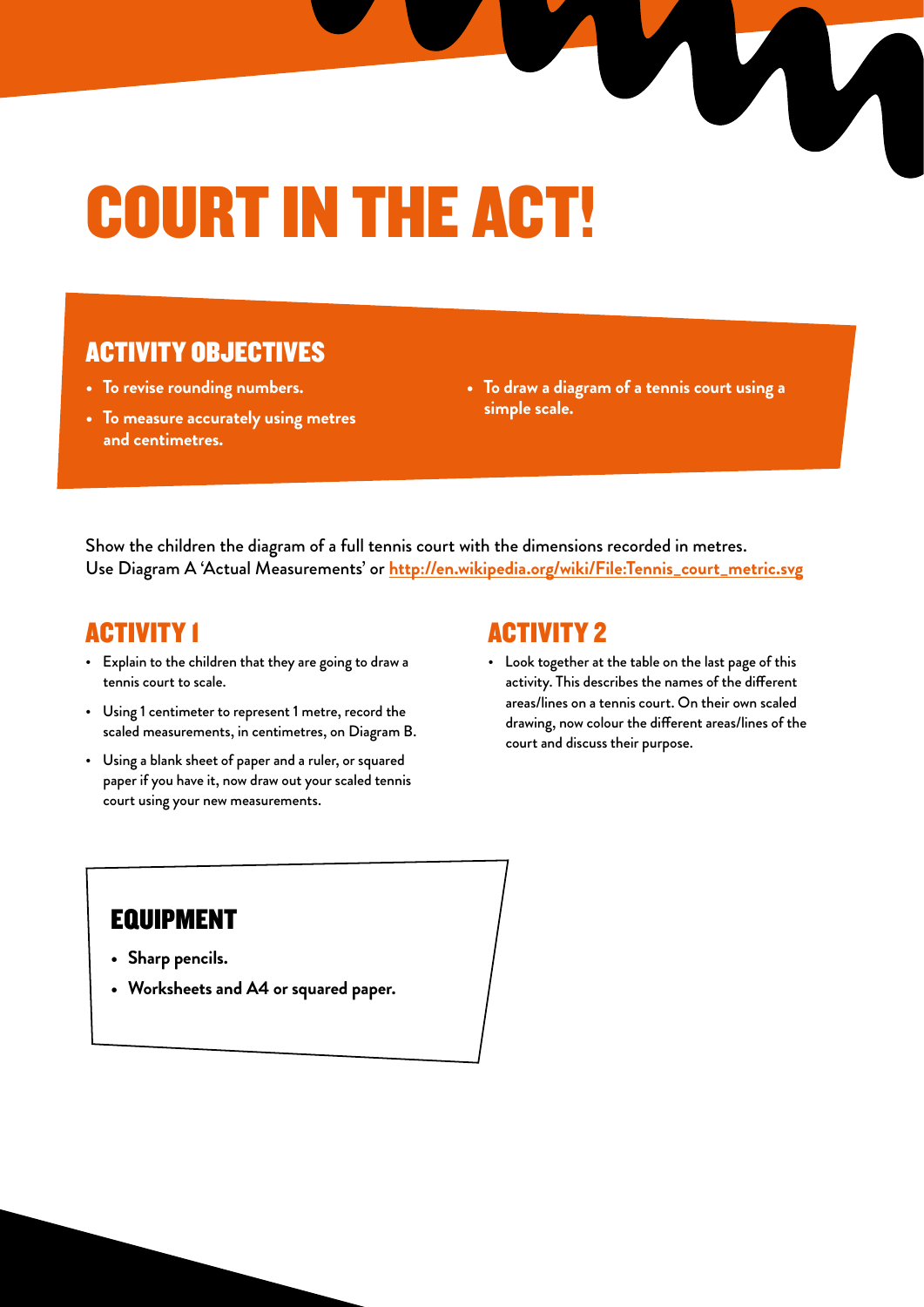

## COURT IN THE ACT!



### **A ACTUAL MEASUREMENTS**